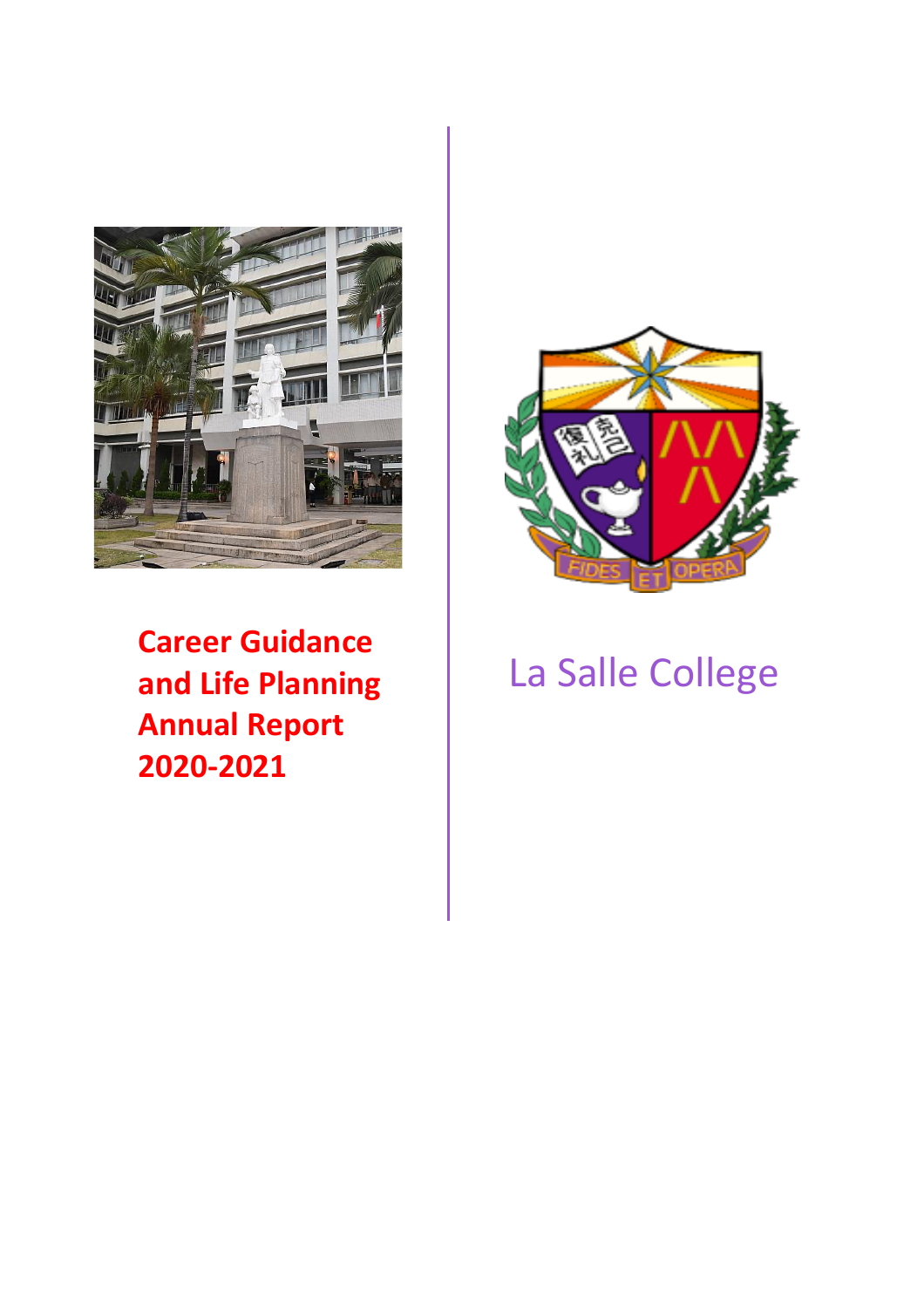#### **Goal**

- 1. Develop students' ownership of their career and life planning through school's curriculum and other learning activities.
- 2. Integrate effective life planning education into school's curriculum and other learning activities
- 3. Guide and assist students to make wise informed choice with reference to students' interests, abilities and orientations
- 4. Connect students' career and academic aspiration with life-long learning

|  | Target 1: To develop students' ownership of their career and life planning. |  |  |
|--|-----------------------------------------------------------------------------|--|--|
|  |                                                                             |  |  |

| <b>Strategies / Tasks</b>                                                                                                                                                                                                                    | <b>Success Criteria</b>                                                                                                                                                                                                                                                                                                                                                                                            | <b>Methods of Evaluation</b>                                                                                                                                                                                                                                                                                                    | <b>Reporting</b>                                                                                                                                                                                                                                                                                                                                                                                                                                                                                                                                                                                                                                                                                                                                                                                                                                 |
|----------------------------------------------------------------------------------------------------------------------------------------------------------------------------------------------------------------------------------------------|--------------------------------------------------------------------------------------------------------------------------------------------------------------------------------------------------------------------------------------------------------------------------------------------------------------------------------------------------------------------------------------------------------------------|---------------------------------------------------------------------------------------------------------------------------------------------------------------------------------------------------------------------------------------------------------------------------------------------------------------------------------|--------------------------------------------------------------------------------------------------------------------------------------------------------------------------------------------------------------------------------------------------------------------------------------------------------------------------------------------------------------------------------------------------------------------------------------------------------------------------------------------------------------------------------------------------------------------------------------------------------------------------------------------------------------------------------------------------------------------------------------------------------------------------------------------------------------------------------------------------|
| <b>1.1 Career Education</b>                                                                                                                                                                                                                  |                                                                                                                                                                                                                                                                                                                                                                                                                    |                                                                                                                                                                                                                                                                                                                                 |                                                                                                                                                                                                                                                                                                                                                                                                                                                                                                                                                                                                                                                                                                                                                                                                                                                  |
| <b>Curriculum in Form</b>                                                                                                                                                                                                                    |                                                                                                                                                                                                                                                                                                                                                                                                                    |                                                                                                                                                                                                                                                                                                                                 |                                                                                                                                                                                                                                                                                                                                                                                                                                                                                                                                                                                                                                                                                                                                                                                                                                                  |
| <b>Teacher Periods</b>                                                                                                                                                                                                                       |                                                                                                                                                                                                                                                                                                                                                                                                                    |                                                                                                                                                                                                                                                                                                                                 |                                                                                                                                                                                                                                                                                                                                                                                                                                                                                                                                                                                                                                                                                                                                                                                                                                                  |
| To prepare career<br>$\bullet$<br>education lesson<br>plans in Form<br>Teacher Periods for<br>F.3, 5 and 6.<br>To review and revise<br>$\bullet$<br>lesson plans from<br>feedbacks of students $\bullet$<br>and Form Teachers.               | Form Teachers are<br>$\bullet$<br>able to complete<br>80% of the lessons.<br>Students understand •<br>lo<br>their academic<br>interests, abilities<br>and learning style.<br>Students understand<br>the meaning of<br>work, the skills<br>required and<br>working conditions<br>of different jobs.<br>Students are<br>motivated to set<br>goals, study plans<br>and are proactive in<br>search for<br>information. | Questionnaires<br>$\bullet$<br>Feedback from teachers<br>$\bullet$<br>and students<br>Students' subsequent<br>performance and attitude                                                                                                                                                                                          | Schedules were disrupted due to school<br>suspension.<br>Form 3 lessons were replaced by a career<br>programme after the mid-year exam.<br>Online career lessons were conducted by<br>teachers of the Careers Team, followed<br>by a talk on NSS Subject Choice,<br>JUPAS Programmes and Multiple<br>Pathways, and sharing on electives by<br>senior form students.<br>Form 4 lessons were replaced by an<br>$\bullet$<br>online talk about the concepts of career<br>& life planning conducted by Youth<br>Employment Network, Hong Kong<br>Federation of Youth Groups.<br>Form 5 lessons were replaced by: 1) a<br>٠<br>Career Interest Assessment completed<br>by students individually and debriefed<br>through an online video; and 2) an online<br>group guidance programme "Careers and<br>Further Studies Preparation Program for<br>F5" |
| 1.2 Career and Life<br><b>Planning Activity for</b><br>Form 2<br>To help students<br>$\bullet$<br>develop an accurate<br>account of their own<br>personality traits and $\bullet$<br>understand its<br>influence to personal<br>development. | Students are able to $\bullet$<br>describe his<br>personality<br>accurately.<br>Students are aware<br>of the influence of<br>their personality in<br>terms of personal<br>and career<br>development.                                                                                                                                                                                                               | Questionnaires<br>Feedback from teachers<br>and students<br>Students' subsequent<br>$\bullet$<br>performance and attitude<br>$\bullet$<br>An evaluation committee<br>formed by Careers Team<br>teachers will observe<br>implementation of the<br>programme, give<br>comments and evaluate<br>effectiveness of the<br>programme. | Programme cancelled as mass gathering<br>had to be avoided during the COVID-19<br>pandemic.                                                                                                                                                                                                                                                                                                                                                                                                                                                                                                                                                                                                                                                                                                                                                      |
| 1.3 Career and Life<br><b>Planning Activity for</b><br>Form 4<br>To learn about the<br>$\bullet$<br>concept of career and                                                                                                                    | Students recognize<br>the importance to set<br>objectives in life.                                                                                                                                                                                                                                                                                                                                                 | Questionnaires<br>$\bullet$<br>Feedback from teachers<br>and students                                                                                                                                                                                                                                                           | Programme cancelled as mass gathering<br>had to be avoided during the COVID-19<br>pandemic.                                                                                                                                                                                                                                                                                                                                                                                                                                                                                                                                                                                                                                                                                                                                                      |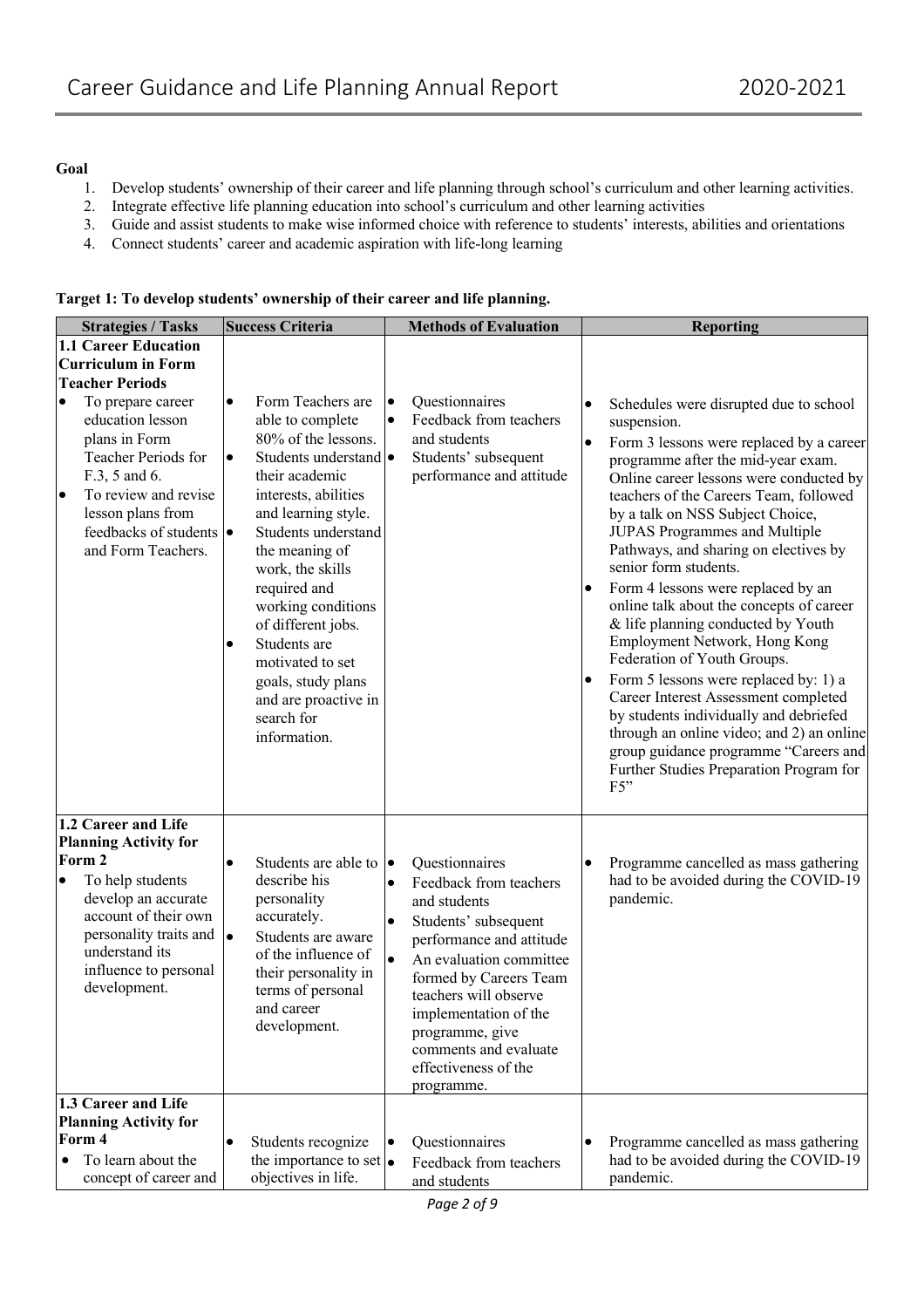| life planning<br>To experience<br>٠<br>different stages in life<br>and learn about<br>factors affecting<br>one's planning                                                  | $\bullet$<br>$\bullet$ | Students recognize<br>the factors which<br>affect their planning. $\bullet$<br>Students learn the<br>skills to maximize<br>the chance of<br>achieving objectives<br>in life. | $\bullet$              | Students' subsequent<br>performance and attitude<br>An evaluation committee<br>formed by Careers Team<br>teachers will observe<br>implementation of the<br>programme, give<br>comments and evaluate<br>effectiveness of the<br>programme. | $\bullet$ | To help students understand the concept<br>of career and life planning, an online talk<br>for F.4 students was conducted in<br>February. The attendance was more than<br>90%. Over 90% of the participants<br>agreed that they learned the concepts and<br>importance of career planning.                                                                                          |
|----------------------------------------------------------------------------------------------------------------------------------------------------------------------------|------------------------|------------------------------------------------------------------------------------------------------------------------------------------------------------------------------|------------------------|-------------------------------------------------------------------------------------------------------------------------------------------------------------------------------------------------------------------------------------------|-----------|------------------------------------------------------------------------------------------------------------------------------------------------------------------------------------------------------------------------------------------------------------------------------------------------------------------------------------------------------------------------------------|
| 1.4 Guidance                                                                                                                                                               |                        |                                                                                                                                                                              |                        |                                                                                                                                                                                                                                           |           | For F6                                                                                                                                                                                                                                                                                                                                                                             |
| Programme for F.5 A-                                                                                                                                                       |                        |                                                                                                                                                                              |                        |                                                                                                                                                                                                                                           | $\bullet$ | The programme was conducted online.                                                                                                                                                                                                                                                                                                                                                |
| C & F.6 A-C classes                                                                                                                                                        | $\bullet$              | Students recognize                                                                                                                                                           | ٠                      | Questionnaires                                                                                                                                                                                                                            |           |                                                                                                                                                                                                                                                                                                                                                                                    |
| To help students<br>recognize their<br>academic and career<br>development needs<br>To help students align<br>$\bullet$<br>career dream with<br>academic<br>performance and | l.                     | their academic and<br>career development<br>needs.<br>Students are able to<br>make career or<br>further study choices<br>that fit their personal<br>circumstances.           | $\bullet$<br>$\bullet$ | Students' secured path<br>after DSE<br>Students' level of<br>satisfaction for the path<br>secured                                                                                                                                         | ٠         | Students learned the strategies to form<br>their JUPAS programme choices, draft<br>their personal statement, and select<br>relevant content for their OEA record.<br>They were also aware of other schemes<br>which enhance the chance of admission.<br>Students learned that there were choices<br>of self-financing degree and sub-degree<br>programmes through iPASS and E-APP, |
| personal background                                                                                                                                                        | l.                     | Students learn the                                                                                                                                                           |                        |                                                                                                                                                                                                                                           |           | and the financial assistance schemes                                                                                                                                                                                                                                                                                                                                               |
| To help students<br>$\bullet$                                                                                                                                              |                        | ways to gather                                                                                                                                                               |                        |                                                                                                                                                                                                                                           |           | available.                                                                                                                                                                                                                                                                                                                                                                         |
| formulate a workable<br>plan to realize their<br>career dreams                                                                                                             |                        | information and<br>work out a plan for<br>themselves.                                                                                                                        |                        |                                                                                                                                                                                                                                           |           | Students were aware of the channels for<br>applying for overseas studies.                                                                                                                                                                                                                                                                                                          |
|                                                                                                                                                                            |                        |                                                                                                                                                                              |                        |                                                                                                                                                                                                                                           |           |                                                                                                                                                                                                                                                                                                                                                                                    |
|                                                                                                                                                                            |                        |                                                                                                                                                                              |                        |                                                                                                                                                                                                                                           |           | For F5                                                                                                                                                                                                                                                                                                                                                                             |
|                                                                                                                                                                            |                        |                                                                                                                                                                              |                        |                                                                                                                                                                                                                                           |           | The programme was conducted online<br>and enrolment was opened to all Form 5<br>students.                                                                                                                                                                                                                                                                                          |
|                                                                                                                                                                            |                        |                                                                                                                                                                              |                        |                                                                                                                                                                                                                                           |           | Students learned to predict their HKDSE<br>results and design JUPAS programme<br>choice strategies based on this prediction.                                                                                                                                                                                                                                                       |
|                                                                                                                                                                            |                        |                                                                                                                                                                              |                        |                                                                                                                                                                                                                                           |           | Students learned the skills of researching<br>for JUPAS programme information and<br>admission requirements.                                                                                                                                                                                                                                                                       |
|                                                                                                                                                                            |                        |                                                                                                                                                                              |                        |                                                                                                                                                                                                                                           |           | Students learned how to prepare for<br>UCAS and CommonApp applications,<br>and the scholarships available.                                                                                                                                                                                                                                                                         |
|                                                                                                                                                                            |                        |                                                                                                                                                                              |                        |                                                                                                                                                                                                                                           |           | Students learned how to research for non-<br>JUPAS local programme information.                                                                                                                                                                                                                                                                                                    |
| 1.5 Careers and Further                                                                                                                                                    |                        |                                                                                                                                                                              |                        |                                                                                                                                                                                                                                           |           |                                                                                                                                                                                                                                                                                                                                                                                    |
| <b>Studies Interest</b>                                                                                                                                                    |                        |                                                                                                                                                                              |                        |                                                                                                                                                                                                                                           |           |                                                                                                                                                                                                                                                                                                                                                                                    |
| <b>Assessment for Form 5</b>                                                                                                                                               | $\bullet$              | Students recognize                                                                                                                                                           | $\bullet$              | Observation of students'                                                                                                                                                                                                                  | $\bullet$ | The assessment was completed by                                                                                                                                                                                                                                                                                                                                                    |
| To understand careers<br>$\bullet$                                                                                                                                         |                        | their careers and                                                                                                                                                            |                        | response in debriefing                                                                                                                                                                                                                    |           | students individually at home.                                                                                                                                                                                                                                                                                                                                                     |
| and further studies                                                                                                                                                        |                        | further studies                                                                                                                                                              |                        |                                                                                                                                                                                                                                           | ٠         | Debriefing of the assessment was                                                                                                                                                                                                                                                                                                                                                   |
| interest through the                                                                                                                                                       |                        | interest in a                                                                                                                                                                |                        |                                                                                                                                                                                                                                           |           | conducted by an online video which                                                                                                                                                                                                                                                                                                                                                 |
| use of professional<br>assessment tools                                                                                                                                    | $\bullet$              | systematic way<br>Students find the                                                                                                                                          |                        |                                                                                                                                                                                                                                           |           | students may choose the time of viewing<br>on their own.                                                                                                                                                                                                                                                                                                                           |
|                                                                                                                                                                            |                        | assessment results                                                                                                                                                           |                        |                                                                                                                                                                                                                                           |           | The debriefing provided students the                                                                                                                                                                                                                                                                                                                                               |
|                                                                                                                                                                            |                        | useful for making<br>careers and further<br>studies choice                                                                                                                   |                        |                                                                                                                                                                                                                                           | ٠         | guidelines to interpret the assessment<br>results and introduced to them online<br>tools such as O*NET as well as Career                                                                                                                                                                                                                                                           |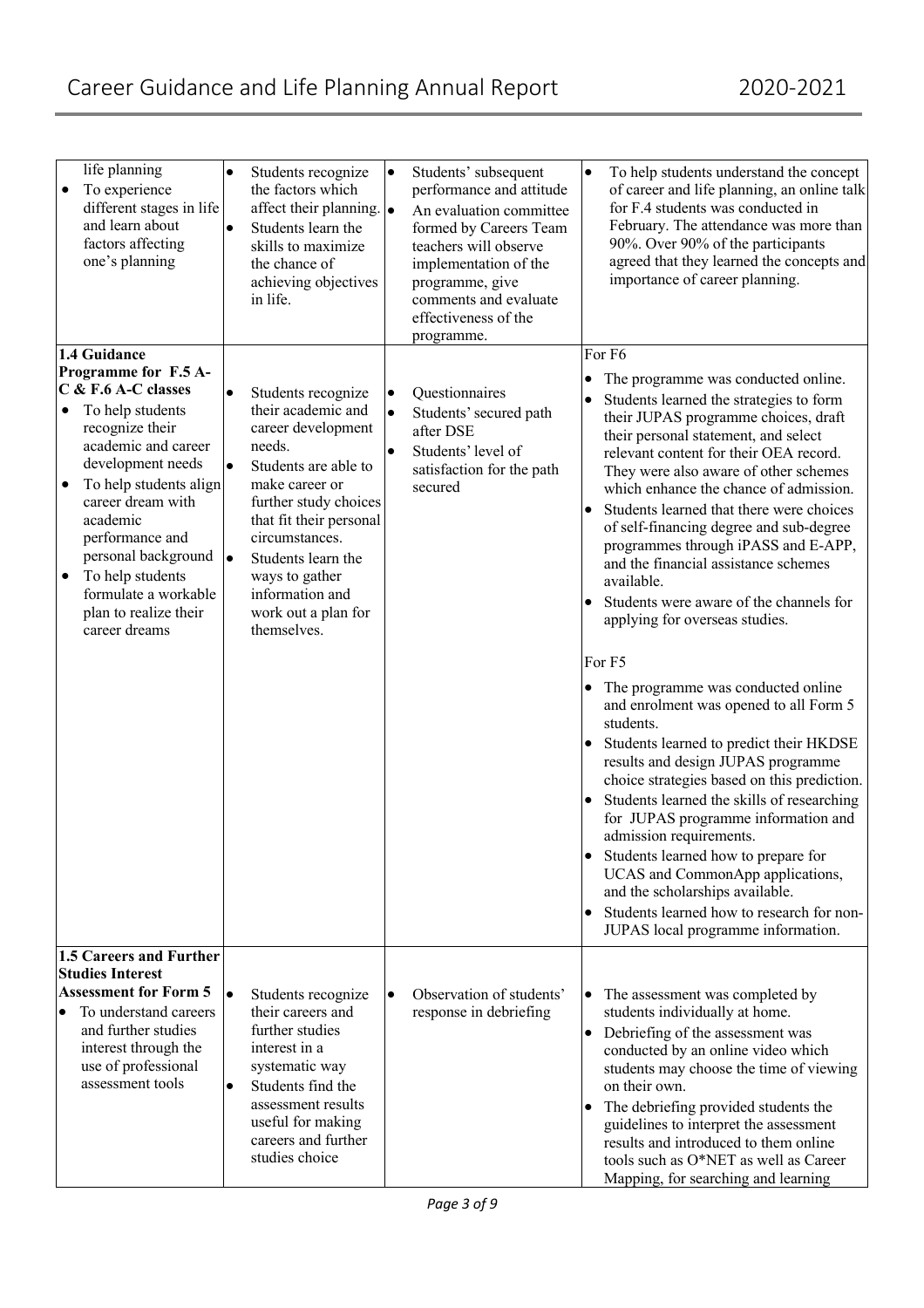|                                                                                                                                                                                                                                                                                                                                       |                                                                                                                                                                                            |                                                                                                                               | about different occupations/university<br>programmes.                                                                                                                                                                                                                                                                                                                                                                                                                                                                             |
|---------------------------------------------------------------------------------------------------------------------------------------------------------------------------------------------------------------------------------------------------------------------------------------------------------------------------------------|--------------------------------------------------------------------------------------------------------------------------------------------------------------------------------------------|-------------------------------------------------------------------------------------------------------------------------------|-----------------------------------------------------------------------------------------------------------------------------------------------------------------------------------------------------------------------------------------------------------------------------------------------------------------------------------------------------------------------------------------------------------------------------------------------------------------------------------------------------------------------------------|
| 1.6 HKFYG 「夢嚮導」<br>計劃中的「好夢有你」<br>To help parents and<br>$\bullet$<br>students understand<br>the concept of career<br>planning<br>To help parents<br>lo<br>appreciate their<br>children and students<br>learn ways of self-<br>appreciation<br>To help parents and<br>lo<br>children learn how to<br>communicate about<br>their dreams | $8 - 10$ F.1-3 families<br>participate in the<br>programme<br>80% attendance in<br>the activities held in<br>the whole year<br>$80\%$ of the<br>participants find the<br>activities useful | Evaluation of the organizer<br>le.<br>Oral and written feedback<br>by participants<br>Reflection submitted by<br>participants | About 140 families attended the online<br>talk in Nov.<br>8 families joined the programme.<br>3 online parallel sessions were conducted<br>from Dec to Apr. It was planned that<br>face-to-face sessions could be held in Jul.<br>For the 10 families who joined this<br>programme in 2019-20, a face-to-face<br>meeting for both students and parents<br>group were held on 13 May 2021. 9<br>students and 12 parents attended. The<br>participants were engaged in the meeting<br>and treasured the sharing among the<br>group. |

## **Target 2 To help students implement their career and study plan**

|                        | <b>Strategies / Tasks</b>                                                                                                                                                                                                                                                                                            | <b>Success Criteria</b>                                                                                                                                                                                                                                                     |                        | <b>Methods of Evaluation</b>                                                                                                                          |        | <b>Reporting</b>                                                                                                                                                                                                                                                                                                                                                                                                                                                             |
|------------------------|----------------------------------------------------------------------------------------------------------------------------------------------------------------------------------------------------------------------------------------------------------------------------------------------------------------------|-----------------------------------------------------------------------------------------------------------------------------------------------------------------------------------------------------------------------------------------------------------------------------|------------------------|-------------------------------------------------------------------------------------------------------------------------------------------------------|--------|------------------------------------------------------------------------------------------------------------------------------------------------------------------------------------------------------------------------------------------------------------------------------------------------------------------------------------------------------------------------------------------------------------------------------------------------------------------------------|
| $\bullet$<br>$\bullet$ | 2.1 F.6 JUPAS Talk<br>To provide F.6<br>students updated<br>information about<br>different study<br>programmes in local<br>tertiary institutes and $\bullet$<br>their admissions<br>requirements.<br>To facilitate students<br>in the application<br>process, guide them<br>to make optimal and<br>sensible choices. | Students submit<br>JUPAS application<br>and relevant<br>documents on time.<br>Students take the<br>responsibility to<br>carefully select their<br>programme choices.                                                                                                        |                        | Statistics of JUPAS results                                                                                                                           |        | The talk was conducted online.<br>Students were fully informed about the<br>requirements for admission into different<br>courses of the 9 participating institutions.<br>They were aware of all the deadlines for<br>various parts of JUPAS application.<br>They were informed of the upcoming<br>university virtual information talks and<br>how to input OEA.<br>All students submitted their JUPAS<br>application and application before the<br>school internal deadline. |
| $\bullet$<br>$\bullet$ | 2.2 Measures to<br>support JUPAS<br>application of F.6<br>students<br>A Careers Team<br>teacher will be<br>assigned as the<br>advisor to take care<br>of students' JUPAS<br>application.<br>To guide students to $\bullet$<br>make optimal and<br>sensible choices.                                                  | Students are able to<br>$\bullet$<br>make informed<br>choices of their<br>tertiary education.<br>Students are ready to $\bullet$<br>$\bullet$<br>seek assistance<br>proactively from the<br>JUPAS Advisor.<br>Students are able to<br>make a reasonable<br>choice list with | $\bullet$<br>$\bullet$ | Feedback from Career<br>Teachers and students<br>Success rate of JUPAS<br>admission<br>Survey on students'<br>satisfaction about their<br>JUPAS offer | ٠<br>٠ | The Career-teacher-in-charge of every<br>class met students individually or in<br>small groups to evaluate their programme<br>choices with regard to students' target<br>grades, programme admission<br>requirements and admission scores.<br>Students showed very good readiness<br>even though they needed consultation<br>after the release of HKDSE results.                                                                                                             |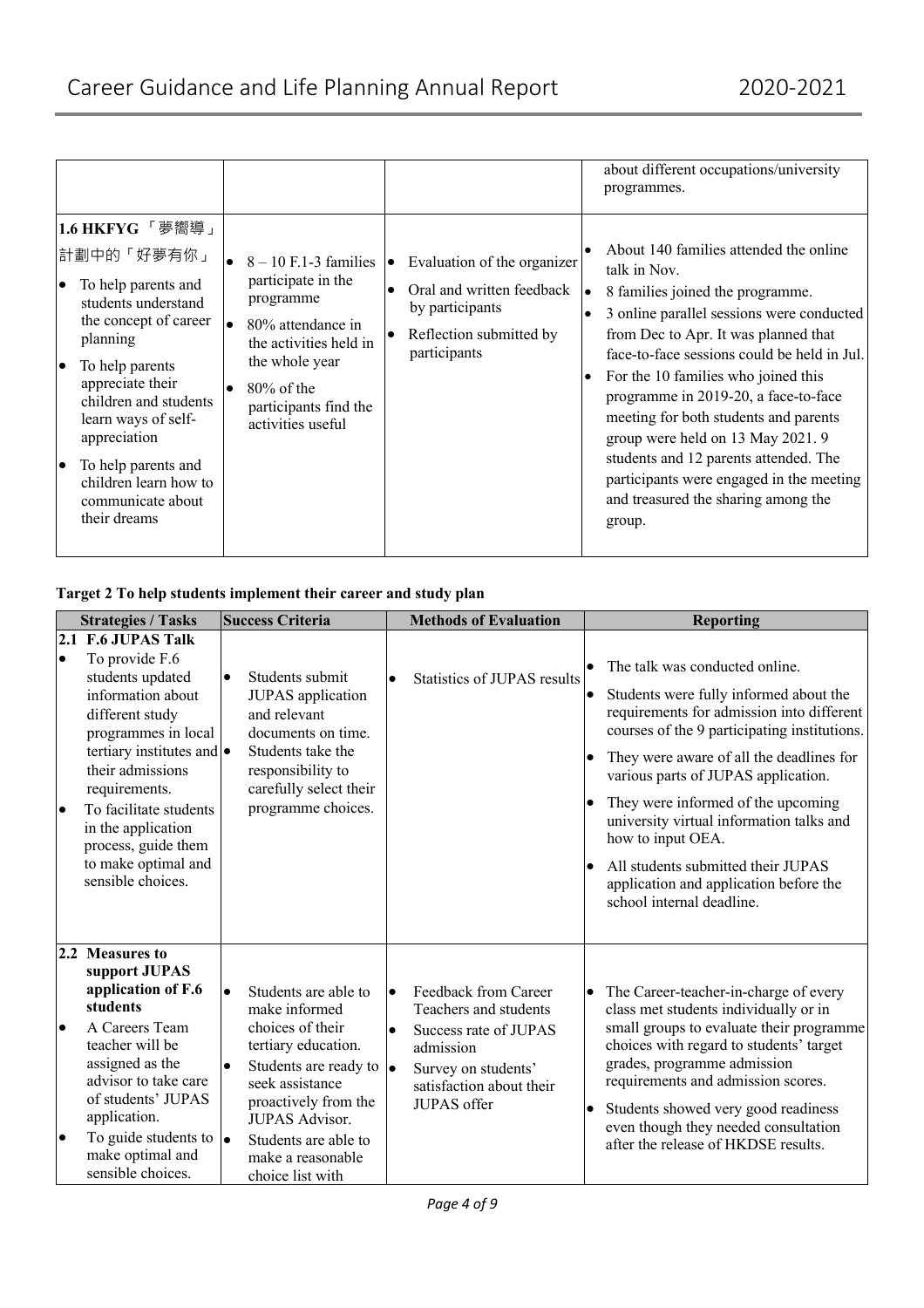| $\bullet$<br>To give individual            | reference to their                         |                                           |                                                                                        |
|--------------------------------------------|--------------------------------------------|-------------------------------------------|----------------------------------------------------------------------------------------|
| counselling to all F.6                     | interest, ability,                         |                                           |                                                                                        |
| students on their                          | career plan, and the<br>HKDSE results they |                                           |                                                                                        |
| JUPAS choices with                         | expect.                                    |                                           |                                                                                        |
| reference to their                         |                                            |                                           |                                                                                        |
| career plan.                               |                                            |                                           |                                                                                        |
| 2.3 Talk for parents<br>and students - Get |                                            |                                           |                                                                                        |
| Prepared for the HKDSE                     |                                            |                                           |                                                                                        |
| <b>Result Release Day and</b>              | Students have full<br>$\bullet$            | Attendance of students and<br>$\bullet$   | Due to the Covid-19 pandemic, the talk                                                 |
| <b>Multiple Pathways</b>                   | understanding of the                       | parents                                   | was replaced by videos uploaded to                                                     |
| • To provide information                   | latest admission                           | Feedback from Parents,                    | YouTube. And students and parents were                                                 |
| about HKDSE result                         | arrangement of                             | Form Teachers and                         | informed through eClass and Google                                                     |
| release day operation.                     | various institutions.                      | students                                  | Classroom.                                                                             |
| • To explain the strategy                  | $\bullet$<br>Students are able to          |                                           |                                                                                        |
| in modifying                               | review their plan for                      |                                           | The videos received a very good viewing<br>rate similar to the talk attendance rate in |
| programme choices<br>with the DSE results  | further studies with                       |                                           |                                                                                        |
| obtained                                   | reference to their                         |                                           | the past.                                                                              |
| • To introduce the                         | performance in                             |                                           | Students and parents responded very                                                    |
| multiple study                             | HKDSE.                                     |                                           | positively to the programme content.                                                   |
| pathways in addition to $\bullet$          | Students are ready to                      |                                           | Most students had a clear idea on how to<br>$\bullet$                                  |
| JUPAS and overseas                         | accept alternative                         |                                           | seek advice on modification of                                                         |
| studies.                                   | options such as local                      |                                           | programme choices.                                                                     |
| • To arouse students'                      | sub-degree                                 |                                           |                                                                                        |
| awareness of making                        | programmes or self-                        |                                           | Most students understood clearly the                                                   |
| necessary preparations                     | financed Degree                            |                                           | multiple pathways available and the                                                    |
| for further studies and                    | Programmes.                                |                                           | application procedures.                                                                |
| career planning.                           | Students are ready to<br>$\bullet$         |                                           | Students in weaker classes were well                                                   |
|                                            | seek assistance                            |                                           | prepared and had applied non-Jupas                                                     |
|                                            | proactively.                               |                                           | programmes via E-App as their backup                                                   |
|                                            | Students fully                             |                                           | plan.                                                                                  |
|                                            | understand the                             |                                           |                                                                                        |
|                                            | procedure and                              |                                           |                                                                                        |
|                                            | mechanism of                               |                                           |                                                                                        |
|                                            | modification of                            |                                           |                                                                                        |
|                                            | programme choices.                         |                                           |                                                                                        |
| 2.4 Support for                            |                                            |                                           |                                                                                        |
| <b>Overseas Education</b>                  |                                            |                                           |                                                                                        |
| <b>Application</b>                         | Students can have<br>$\bullet$             | Survey on students leaving •<br>$\bullet$ | Students were fully informed about the                                                 |
| To assist students'                        | access to all sorts of                     | for overseas studies at                   | procedures, requirements, and the                                                      |
| planning and                               | information about                          | different levels                          | deadlines in the application process.                                                  |
| application for<br>overseas studies in     | studying abroad via<br>e-class and career  | Track record of success<br>$\bullet$      | $\bullet$<br>A UCAS Application online sharing                                         |
| different countries for                    | library.                                   | rate of students enrolling                | session was conducted in the beginning                                                 |
| all levels and                             | $\bullet$<br>Students have a clear         | in the overseas institute                 | of the year in which students learned                                                  |
| academic abilities by                      | understanding about                        | they desire<br>Feedback & reflection      | from the experience of old boys.                                                       |
| providing necessary                        | the requirements $&$                       | through personal contact                  | An online meeting with Professor<br>$\bullet$                                          |
| information and                            | their own eligibility                      |                                           | Doerrzapf from Cambridge University                                                    |
| relevant activities.                       | for study                                  |                                           | was arranged for Cambridge applicants                                                  |
| To give support to<br>þ                    | programmes in                              |                                           | to familiarize themselves with the                                                     |
| teachers who are                           | different institutes in                    |                                           | Cambridge admission process. 11 F.5-6                                                  |
| required to give                           | different countries.                       |                                           | students. Joined the talk.                                                             |
| academic reference for •                   | Students are able to                       |                                           |                                                                                        |
| students in the process                    | draw reference and                         |                                           | An online admission talk given by<br>representatives from Peking University            |
| of their applications.                     | benefit from the                           |                                           | (北京大學), Remin University of China                                                      |
|                                            | activities which                           |                                           |                                                                                        |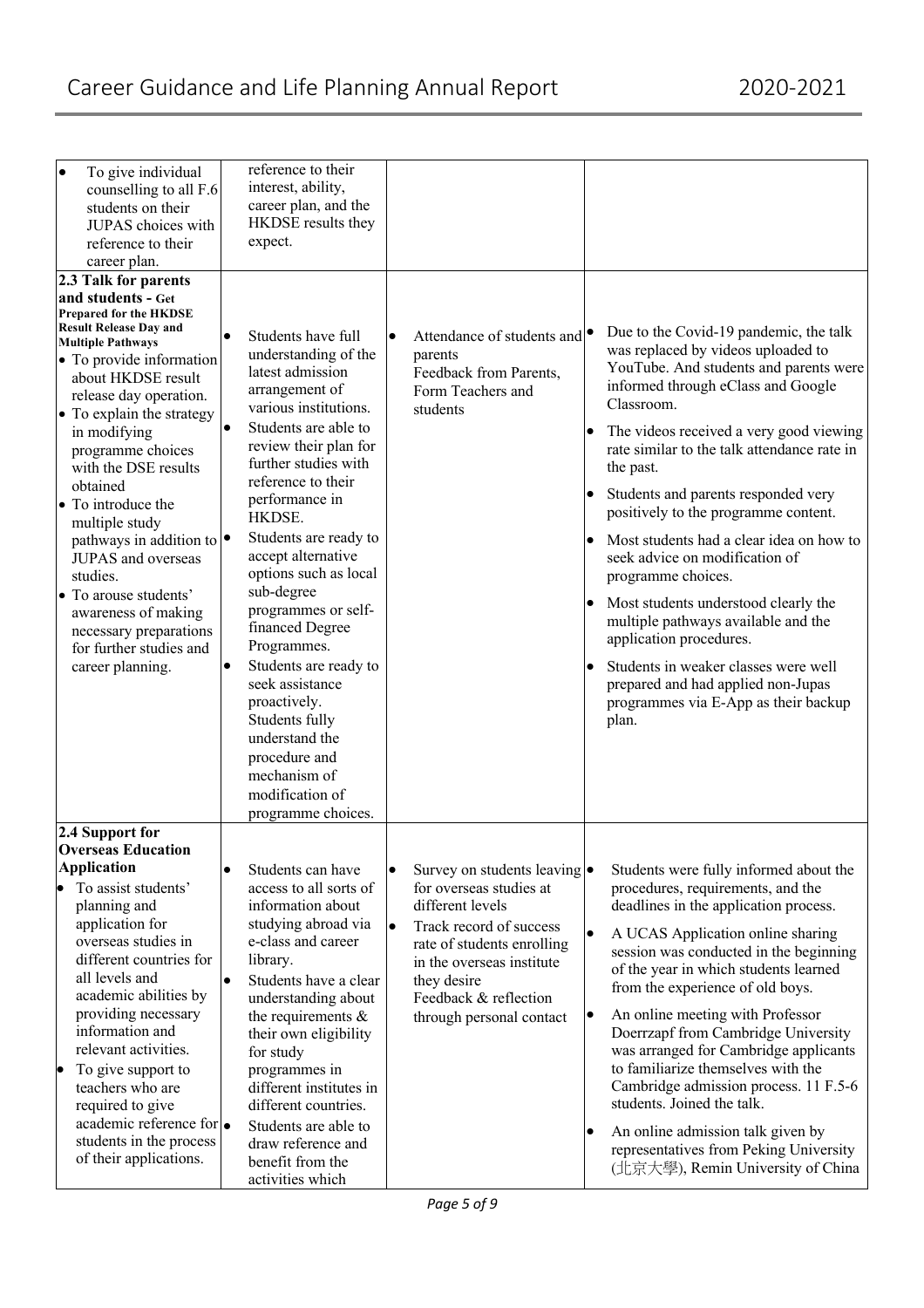|                                                                                                                                                                                                                                                                                                                  | introduce to them<br>overseas studies<br>experience.<br>Increased rate of<br>$\bullet$<br>successful overseas<br>studies application.<br>To issue<br>recommendation<br>letters and transcripts<br>within 7 working<br>days after student's<br>submission of all<br>documents.                  |                                                                                                                                                                         | (中國人民大學), and Tsinghua<br>University (清華大學) introduced to<br>students the learning environment of<br>mainland universities and their<br>admission requirements. 47 F.4-6<br>students enrolled to join the talk.<br>University of British Columbia gave<br>students an online admission talk of the<br>university. 47 parents and students<br>jointed the talk.<br>COVID-19 pandemic around the world<br>barred most of the international travel in<br>addition to school suspension made it<br>impossible to carry out onsite university<br>admission talks.<br>Many universities were offering online<br>admission seminars in response to the<br>COVID-19 pandemic and the<br>information was disseminated to<br>students through eClass and Google |
|------------------------------------------------------------------------------------------------------------------------------------------------------------------------------------------------------------------------------------------------------------------------------------------------------------------|------------------------------------------------------------------------------------------------------------------------------------------------------------------------------------------------------------------------------------------------------------------------------------------------|-------------------------------------------------------------------------------------------------------------------------------------------------------------------------|-------------------------------------------------------------------------------------------------------------------------------------------------------------------------------------------------------------------------------------------------------------------------------------------------------------------------------------------------------------------------------------------------------------------------------------------------------------------------------------------------------------------------------------------------------------------------------------------------------------------------------------------------------------------------------------------------------------------------------------------------------|
|                                                                                                                                                                                                                                                                                                                  |                                                                                                                                                                                                                                                                                                |                                                                                                                                                                         | Classroom.<br>Students interested in Peking University<br>and Tsinghua University are nominated<br>to apply for the respective school<br>principal nomination scheme.                                                                                                                                                                                                                                                                                                                                                                                                                                                                                                                                                                                 |
| 2.5 Elective subjects<br><b>Fair for F.3 students</b><br>$\bullet$ Help students to know $\bullet$<br>the curriculum,<br>coursework and<br>assessment of the F4<br>elective subjects.                                                                                                                            | Senior students'<br>experience sharing<br>provides relevant<br>information to F.3<br>students.<br>Feedback from F.3<br>students and F.3<br>Form Teachers.                                                                                                                                      | Observation of the event<br>$\bullet$<br>implementation<br>Casual conversations with<br>$\bullet$<br>students                                                           | Due to the COVID-19 pandemic, the<br>fair was cancelled. Instead, online<br>sharing sessions given by senior form<br>students were organized after the mid-<br>year exam.<br>The subject representatives shared their<br>experiences in studying the DSE<br>electives.<br>Feedback from F.3 students and form<br>teachers was very positive. They<br>appreciated the effort of the senior form<br>subject representatives and believed<br>that they received useful advice.                                                                                                                                                                                                                                                                           |
| <b>2.6 F.4 Promotion Talk</b><br>for F.3 students and<br>parents<br>• Working in<br>conjunction with<br>Home-School<br>Cooperation Team<br>Aims at helping<br>$\bullet$<br>students best match<br>their interest & ability<br>with their choice of<br>study and inform them $\bullet$<br>of the opportunities of | $\bullet$<br>Students fully<br>understand the<br>features & demands<br>of subjects offered in<br>F.4.<br>Students are aware of<br>$\bullet$<br>their own ability,<br>interest & suitability<br>in choosing different<br>subject combination.<br>Students have an idea<br>of the correlation of | Survey on the academic<br>$\bullet$<br>performance of students in<br>F.4<br>Statistics on number of<br>$\bullet$<br>students<br>changing/dropping subject<br>in $F.4/5$ | A video "F.4 Placement - Subject<br>Choice", was prepared. The video link<br>was sent to parents via eNotice to equip<br>them with the skills and attitudes in<br>guiding their sons to make DSE subject<br>choices wisely.                                                                                                                                                                                                                                                                                                                                                                                                                                                                                                                           |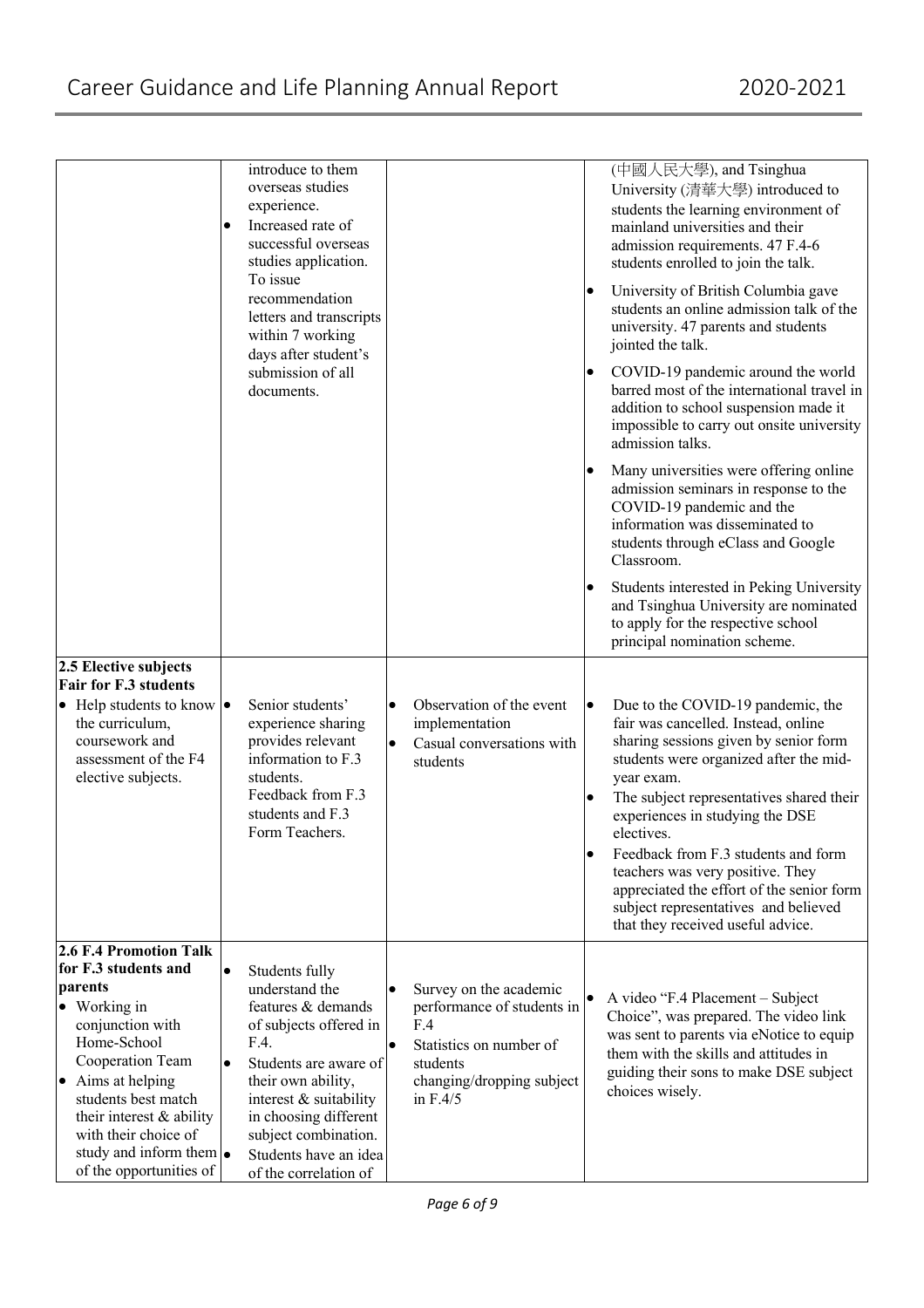| tertiary studies and   | choice of study with   |  |
|------------------------|------------------------|--|
| future academic/career | the tertiary studies & |  |
| options with their     | ultimately academic    |  |
| choice of subjects.    | requirement for        |  |
|                        | different careers.     |  |
|                        | Parents are well       |  |
|                        | informed of school     |  |
|                        | policy and             |  |
|                        | understand their role  |  |
|                        | in providing support   |  |
|                        | to their children.     |  |

**Target 3: To equip students with careers and life planning skills**

| <b>Strategies / Tasks</b>                                                                                                                                                                                                                                            | <b>Success Criteria</b>                                                                                                                                                                                                                                                                                                                                                                                     | <b>Methods of Evaluation</b>                                                                              | <b>Reporting</b>                                                                                                                                                                                                                                                                                                                                                                   |
|----------------------------------------------------------------------------------------------------------------------------------------------------------------------------------------------------------------------------------------------------------------------|-------------------------------------------------------------------------------------------------------------------------------------------------------------------------------------------------------------------------------------------------------------------------------------------------------------------------------------------------------------------------------------------------------------|-----------------------------------------------------------------------------------------------------------|------------------------------------------------------------------------------------------------------------------------------------------------------------------------------------------------------------------------------------------------------------------------------------------------------------------------------------------------------------------------------------|
| 3.1 Speaking &                                                                                                                                                                                                                                                       |                                                                                                                                                                                                                                                                                                                                                                                                             |                                                                                                           |                                                                                                                                                                                                                                                                                                                                                                                    |
| <b>Presentation Skill</b>                                                                                                                                                                                                                                            |                                                                                                                                                                                                                                                                                                                                                                                                             |                                                                                                           |                                                                                                                                                                                                                                                                                                                                                                                    |
| <b>Workshop for F.5</b>                                                                                                                                                                                                                                              | 80% attendance<br>$\bullet$                                                                                                                                                                                                                                                                                                                                                                                 | Survey on students'<br>$\bullet$                                                                          | • Programme cancelled due to COVID-19                                                                                                                                                                                                                                                                                                                                              |
| To understand the<br>$\bullet$<br>importance of<br>speaking &<br>presentation skills in<br>career development<br>To acquire the skills<br>$\bullet$<br>of a good speaker                                                                                             | Students are actively<br>$\bullet$<br>involved in the<br>workshop.                                                                                                                                                                                                                                                                                                                                          | feedback<br>Students' response in the<br>$\bullet$<br>workshop                                            | induced school suspension.                                                                                                                                                                                                                                                                                                                                                         |
| <b>3.2 Junior Achievement</b>                                                                                                                                                                                                                                        |                                                                                                                                                                                                                                                                                                                                                                                                             |                                                                                                           |                                                                                                                                                                                                                                                                                                                                                                                    |
| Hong Kong (JAHK)<br>Workshops                                                                                                                                                                                                                                        | $\bullet$                                                                                                                                                                                                                                                                                                                                                                                                   | <b>Evaluation Form</b><br>$\bullet$                                                                       | $\bullet$                                                                                                                                                                                                                                                                                                                                                                          |
| To participate in<br>$\bullet$<br>careers and life<br>planning<br>programmes run by<br>JAHK, e.g. Success<br>Skills Workshop,<br>Personal Finance<br>Workshop, Career<br>Dimensions, etc.<br>To involve students<br>$\bullet$<br>of both junior and<br>senior forms. | Students acquire the<br>communication and<br>teamwork skills that<br>help them to excel in<br>school, careers and<br>the community.<br>$\bullet$<br>Students appreciate<br>the importance of life<br>skills which are<br>necessary in any<br>situation.<br>$\bullet$<br>Students are interested<br>to discuss business<br>dilemmas and ethical<br>solutions.<br>80% attendance rate<br>of enrolled students | $\bullet$<br>Feedback & reflection<br>through personal contact                                            | A total of 12 F3-5 students joined the<br>online JA Finance for Future<br>Workshop on 27 Mar 2021.<br>Attendance Rate: 63%<br>A total of 9 F4-6 students joined the<br>$\bullet$<br>online JA Success Skills Workshop.<br>Attendance Rate: 63%<br>The participants gave positive<br>feedback to the workshops and agreed<br>that the workshop objectives were<br>achieved.         |
| 3.3 Medicine Career                                                                                                                                                                                                                                                  |                                                                                                                                                                                                                                                                                                                                                                                                             |                                                                                                           |                                                                                                                                                                                                                                                                                                                                                                                    |
| <b>Workshop &amp; Interview</b>                                                                                                                                                                                                                                      |                                                                                                                                                                                                                                                                                                                                                                                                             |                                                                                                           | • 54 F.4-6 students joined the online                                                                                                                                                                                                                                                                                                                                              |
| Practice<br>To give an overview<br>$\bullet$<br>of careers in medical<br>related field<br>To prepare students<br>$\bullet$<br>to pursue tertiary<br>education in<br>medicine<br>To conduct mock<br>$\bullet$<br>interview practice                                   | $\bullet$<br>F.6 students are able<br>to make a success of<br>the university<br>interview.<br>$\bullet$<br>All participants can<br>benefit in acquiring<br>the etiquettes and<br>rhetoric expected of a<br>sensible and<br>confident<br>interviewee.                                                                                                                                                        | Students' feedback<br>$\bullet$<br>through causal talk<br>$\bullet$<br>Success rate in JUPAS<br>admission | LSC Medicine Career Workshop on 24<br>Oct 2020.<br>Types of medical careers were<br>$\bullet$<br>introduced. Students knew more about<br>the different career prospects of a<br>medical student so that they can plan<br>for their medical training.<br>Students found the interview practice<br>$\bullet$<br>very useful and knew how to prepare<br>themselves for the interview. |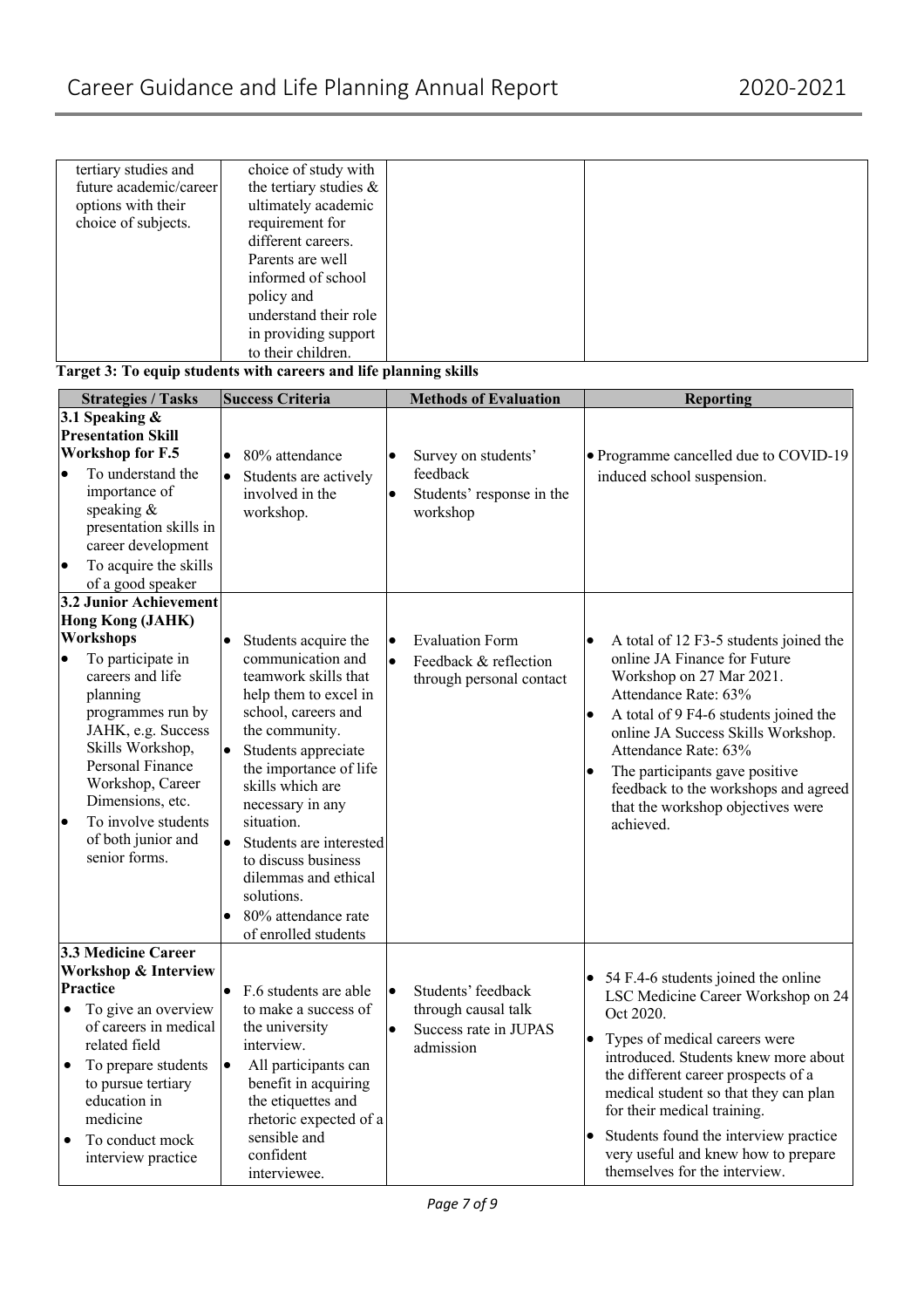| <b>Strategies / Tasks</b> | <b>Success Criteria</b>                                                      | <b>Methods of Evaluation</b> | <b>Reporting</b>                                                                                                                                                                                                                         |
|---------------------------|------------------------------------------------------------------------------|------------------------------|------------------------------------------------------------------------------------------------------------------------------------------------------------------------------------------------------------------------------------------|
|                           | All participants can<br>formulate a plan<br>towards a medical<br>profession. |                              | The Careers Team joined force with<br>the HKU Faculty of Medicine to<br>provide students the online HKU<br>Medicine Pilot Programme 7-9 Apr<br>2021. 27 F.5 students enrolled to join<br>the programme.<br>The programme provided taster |
|                           |                                                                              |                              | classes, clinical skills demo, problem<br>based learning, mentor-led group<br>discussion, and students and alumni<br>sharing.                                                                                                            |
|                           |                                                                              |                              | CUHK Faculty of medicine gave an<br>online admission talk introducing their<br>medicine programmes on 5 Nov 2020.<br>55 F.3-6 students attended the talk.                                                                                |

## **Target 4: To enrich students' exposure to the world of work.**

| <b>Strategies / Tasks</b>                                                                                                                                                                              | <b>Success Criteria</b>                                                                                                                                                                                                                                                                                                                                                                                                                                                                                                                                                                 | <b>Methods of Evaluation</b>                                                                                                                                                                                      | <b>Reporting</b>                                             |
|--------------------------------------------------------------------------------------------------------------------------------------------------------------------------------------------------------|-----------------------------------------------------------------------------------------------------------------------------------------------------------------------------------------------------------------------------------------------------------------------------------------------------------------------------------------------------------------------------------------------------------------------------------------------------------------------------------------------------------------------------------------------------------------------------------------|-------------------------------------------------------------------------------------------------------------------------------------------------------------------------------------------------------------------|--------------------------------------------------------------|
| 4.1 Job Shadowing<br>Programme<br>To coordinate with<br>OBA to organize job<br>shadowing<br>programme for F.5<br>students.<br>To coordinate with<br>NGOs to provide job<br>shadowing<br>opportunities. | Students are aware of<br>the demands of the<br>authentic working<br>world.<br>Students are educated •<br>about the<br>requirement of<br>different professions.<br>Students are able to<br>learn the right work<br>ethics and protocol.<br>Students may<br>develop their career<br>aspirations and form<br>the first idea of their<br>future career plan.<br>Students explore<br>their career options<br>and build up values<br>which are essential<br>for their future<br>success.<br>Students take their<br>responsibility in<br>attending the activity<br>as scheduled in<br>Jul/Aug. | Tracking of students'<br>$\bullet$<br>performance in the<br>workplace<br>Reports and reflection<br>written by students<br>Feedback from mentors<br>and OBA<br>Feedback from mentors<br>$\bullet$<br>and companies | The programme was cancelled due to<br>the COVID-19 pandemic. |
| 4.2 Careers Day<br>To introduce different •<br>professions, their                                                                                                                                      | Students find the<br>information useful                                                                                                                                                                                                                                                                                                                                                                                                                                                                                                                                                 | Questionnaire<br>Feedback of the old boys<br>$\bullet$                                                                                                                                                            | The programme was cancelled due to<br>the COVID-19 pandemic. |